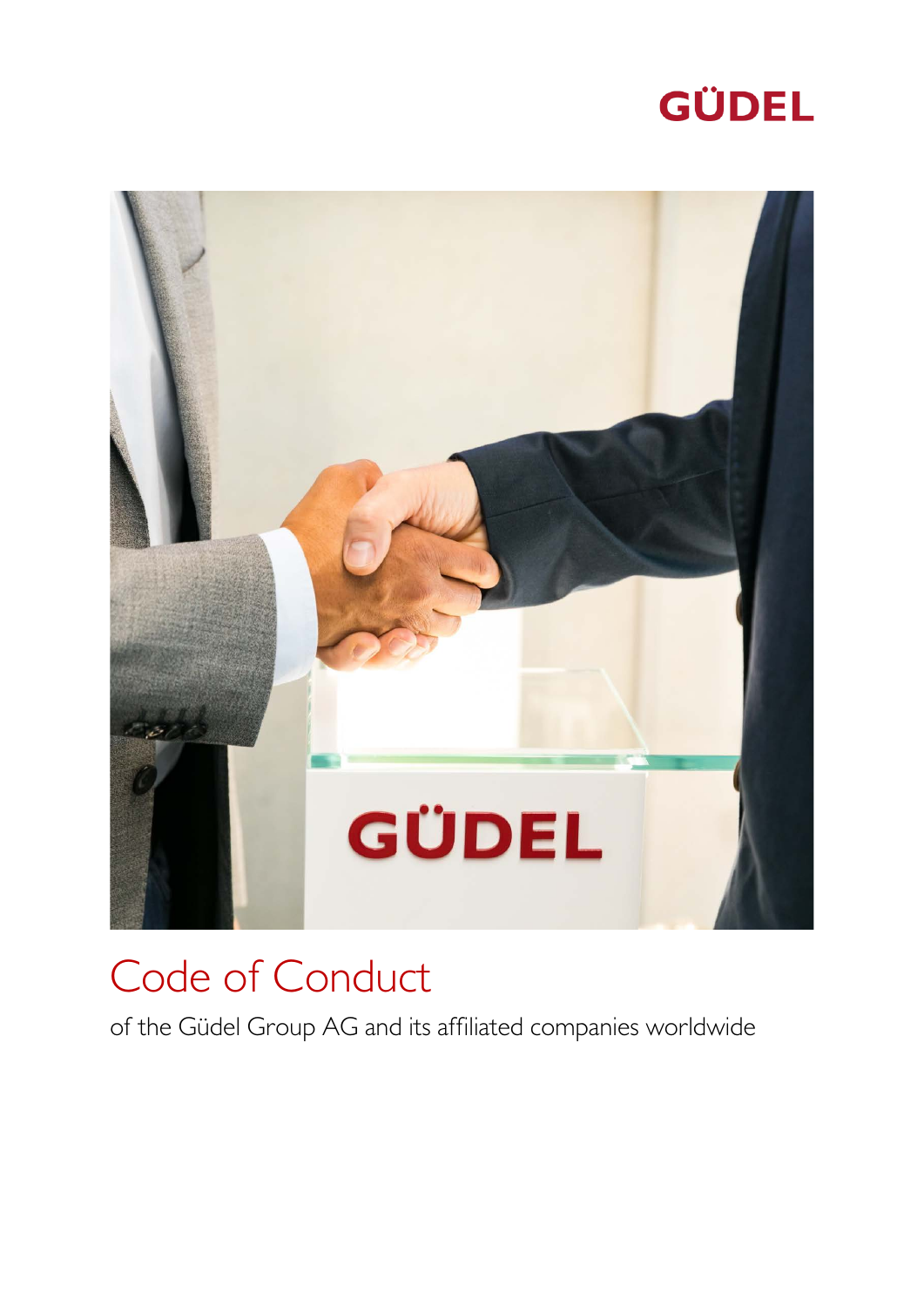## GÜDEL

## Dear Colleagues and Business Partners,

The Güdel Group AG and its affiliated companies which operate worldwide (hereinafter referred to as "Güdel") manufacture high-precision machine components and supply state-of-the-art automation solutions. Güdel is a typical Swiss family SME and looks back on a history of more than sixty years. The business operates globally and is a leading supplier of linear drive technology.

This Güdel Code of Conduct has been adopted by the Board of Directors and Senior Management of the Güdel Group AG. The rules set out in this Code of Conduct underpin all Güdel's business activities.

The Code of Conduct sets out guidelines on occupational safety, the environment, personal integrity, personnel policy, data security, communication, assets/finances of Güdel and facilitates comprehensive and organically growing compliance management in which Güdel engages actively.

The Code of Conduct applies to all Güdel employees worldwide. Details of the different compliance issues are set out in the relevant Güdel regulations. Güdel also requires its business partners to share and respect these values and principles.

The shared values described in this Code of Conduct are intended to facilitate the correct implementation of important laws, regulations and internal rules in our routine business. Action taken within Güdel should not only comply with the law and guidelines but must also satisfy ethical standards. Güdel is aware of its responsibility to employees, customers, suppliers, business partners and society at large.

Güdel tolerates no breaches of statutory provisions, this Code of Conduct or other regulations. Breaches will be sanctioned in accordance with the latest statutory and contractual provisions and internal compliance directives; the existing contractual relationship with the employee, customer, supplier or business partner concerned may be terminated as a result.

Hans Gut CEO Güdel Group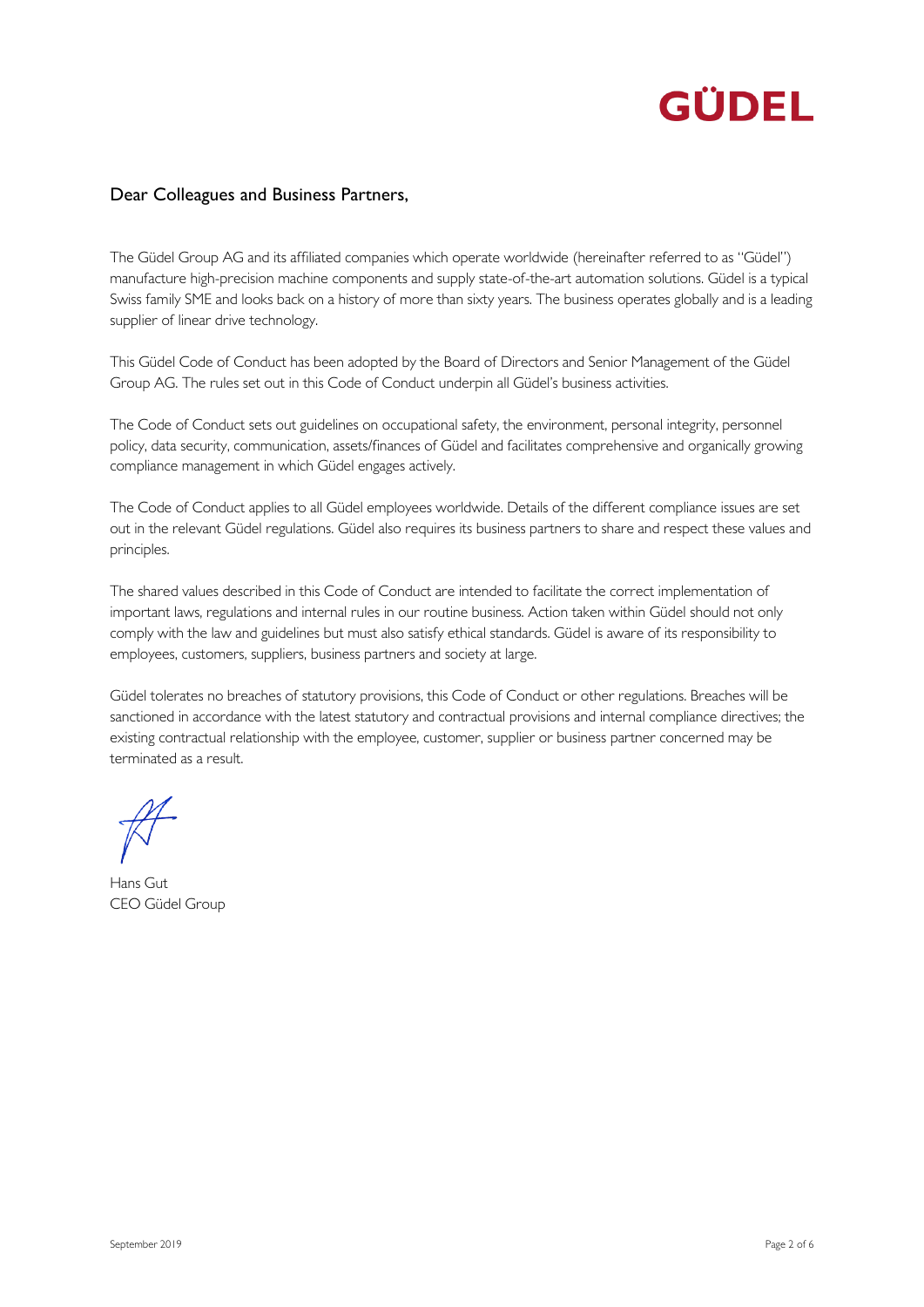

### 1. Principles and values

Alongside innovation, responsibility, open mindedness, effectiveness, sustainability and economy, Güdel requires compliance with the following principles and values:

#### 1.1. Dealing with people and social responsibility

Güdel's strength on the market is attributable to the expertise and dedication of its employees and its ability to innovate. That is why Güdel provides good, safe and healthy working conditions for its employees.

Güdel recruits, employs and promotes employees solely on the basis of their qualifications and abilities (including reputation and reliability). Güdel encourages all individuals to develop their particular talents in various ways (including by further training opportunities, seminars). Discrimination of any kind will be investigated and punished. That applies in particular to human characteristics such as race, skin colour, ethnic origin, age and gender. In addition, Güdel respects the rights of children and condemns child labour and any form of slave labour. Güdel respects all laws and regulations on the minimum age for employment and the minimum working age and supports equal opportunities for women and men.

Güdel undertakes to respect internationally acknowledged human and employment rights. Güdel respects human and employment rights as set out in the United Nations Universal Declaration of Human Rights (UDHR), the eight fundamental Conventions drawn up by the International Labour Organisation (ILO) and the UN Guiding Principles on Business and Human Rights.

At Güdel, each and every individual has the right to work in a professional business environment which promotes equal employment opportunities and prohibits discriminatory practices. Güdel expects all inter-human relations at the workplace to respect high business standards, free from bias, prejudice and harassment.

Güdel employees and business partners who have access to the Güdel sites are prohibited from possessing and consuming drugs, narcotics, intoxicating beverages, firearms or other weapons at any Güdel site.

Employees protect the environment, assets of all kinds in its works, facilities, buildings and equipment.

#### 1.2. Dealing with health, security, safety and environmental protection

Güdel undertakes to operate an environmentally-friendly and sustainable business and, whenever possible, to exclude substances and materials that may be harmful to human beings and nature from its manufacturing chain. The health and safety of employees, customers and the general public are guaranteed. In the performance of their activities, all employees are personally responsible for safety, health and environmental protection at their workplace. All employees are required to constantly facilitate a better working environment.

Güdel runs its business responsibly and in compliance with the legal requirements and official regulations of every country in which the enterprise operates. Illegal actions are not tolerated. Güdel expects its suppliers and business partners to comply with all current laws and regulations.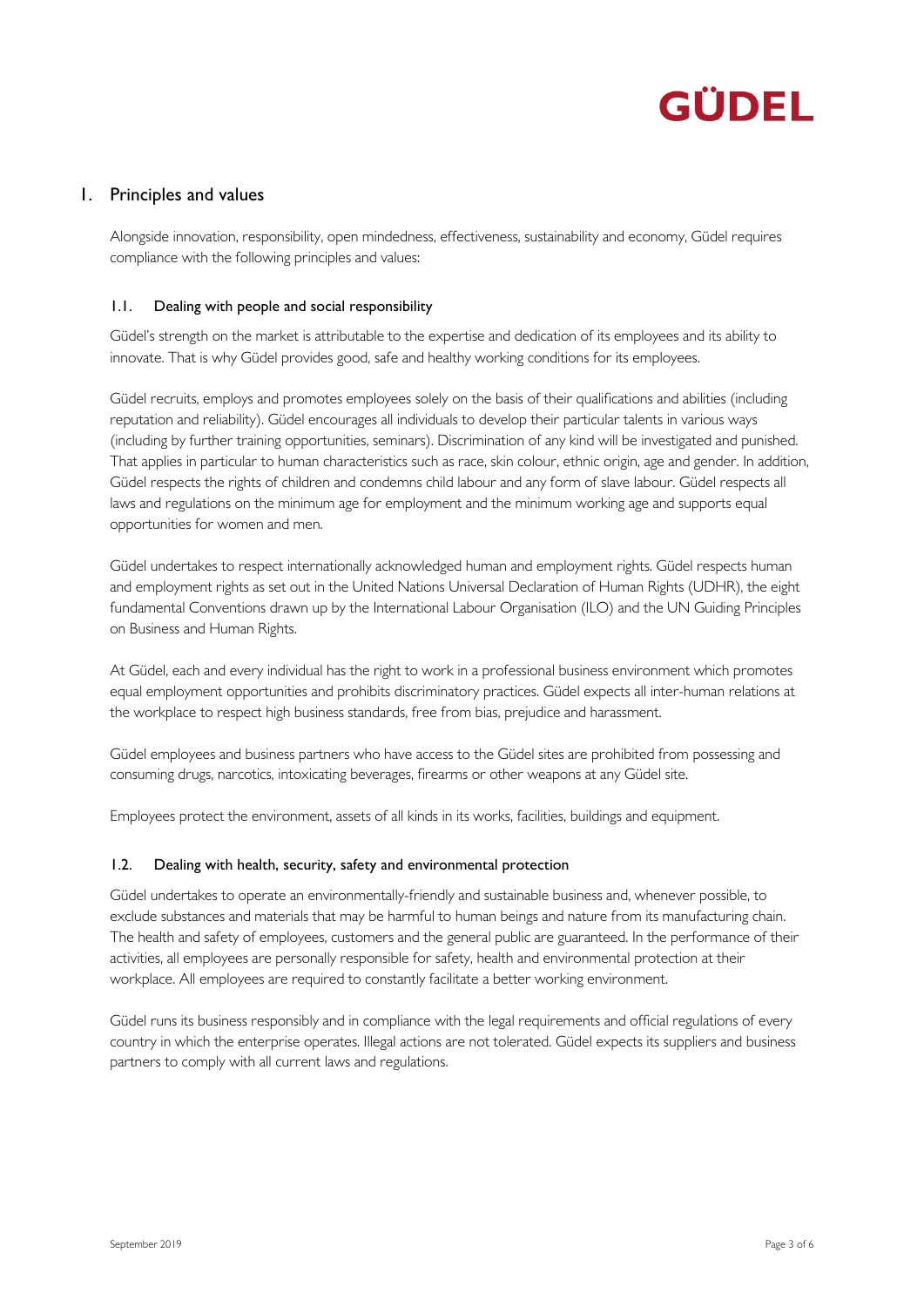

#### 1.3. Dealing with data security and electronic means of communications

Güdel takes the protection of confidentiality and data security seriously. Data of employees and business partners are handled with great care. For this purpose, Güdel appoints a data protection officer (DPO). In particular, Güdel ensures that personal data are processed solely for the specific legitimate purpose for which they were gathered and always in compliance with applicable laws and principles of Güdel; further, that only personal data needed for a specific defined purpose are gathered and that such data are only stored for the necessary length of time.

Güdel makes various means of electronic communication available to its employees or in certain individual cases participates in their procurement. This includes such devices as telephones, fax machines, computers, mobile phones and tablets. Such means of communication are intended as a matter of principle and priority to be used for the business activities of and for Güdel. These means of communication are to be used in compliance with Güdel criteria and with the necessary diligence. While complying with all regulations, including those of a local nature, Güdel employees may exceptionally use these devices for their personal purposes. By this is meant communication that is not directly related to Güdel's business activities.

#### 1.4. Use of the social media

Güdel is aware of the benefits and risks of the social media (e.g. blogs, wikis, communities, social networking websites, Twitter, Instagram), but expects employees to use these platforms with a sense of responsibility and in a reasonable manner without causing prejudice to Güdel or reputational damage. Güdel employees are not allowed to appear on social media in Güdel's name. In addition, local guidelines relating to the use of social networks and media must be respected.

#### 1.5. Prevention of corruption; free competition

Güdel ensures that gifts and hospitality are handled correctly. The company prevents bribery and corruption of any kind and complies with the criteria of competition law. Arrangements with competitors or business partners which seek to achieve or bring about unlawful restriction of competition are strictly prohibited and will be punished. No direct or indirect gifts may be made, or other advantages offered to public and private office holders and decisionmakers which are in breach of the provisions of criminal law on bribery and corruption.

The presentation of small business gifts, donations and/or reasonable business hospitality to individuals must take place in consultation with the superior of the offering employee on the basis of local business practices and regulations. Gifts and invitations with a total value of up to CHF 200 per year in cooperation with the same business partner are permitted if they do not result in a conflict of interests. Employees must give details of all gifts received from customers, suppliers or other third parties to their immediate superior and may not retain such gifts without the consent of their superior. Güdel employees may never solicit gifts, donations, business hospitality or valuable preferential actions.

#### 1.6. Prohibition of money laundering, correct accounting

Güdel complies with the relevant statutory obligations to prevent money laundering. Güdel respects the currently valid tax rules and does nothing to facilitate tax evasion by employees, customers, suppliers, business partners or third parties. The company assures accurate accounting based on recognised rules.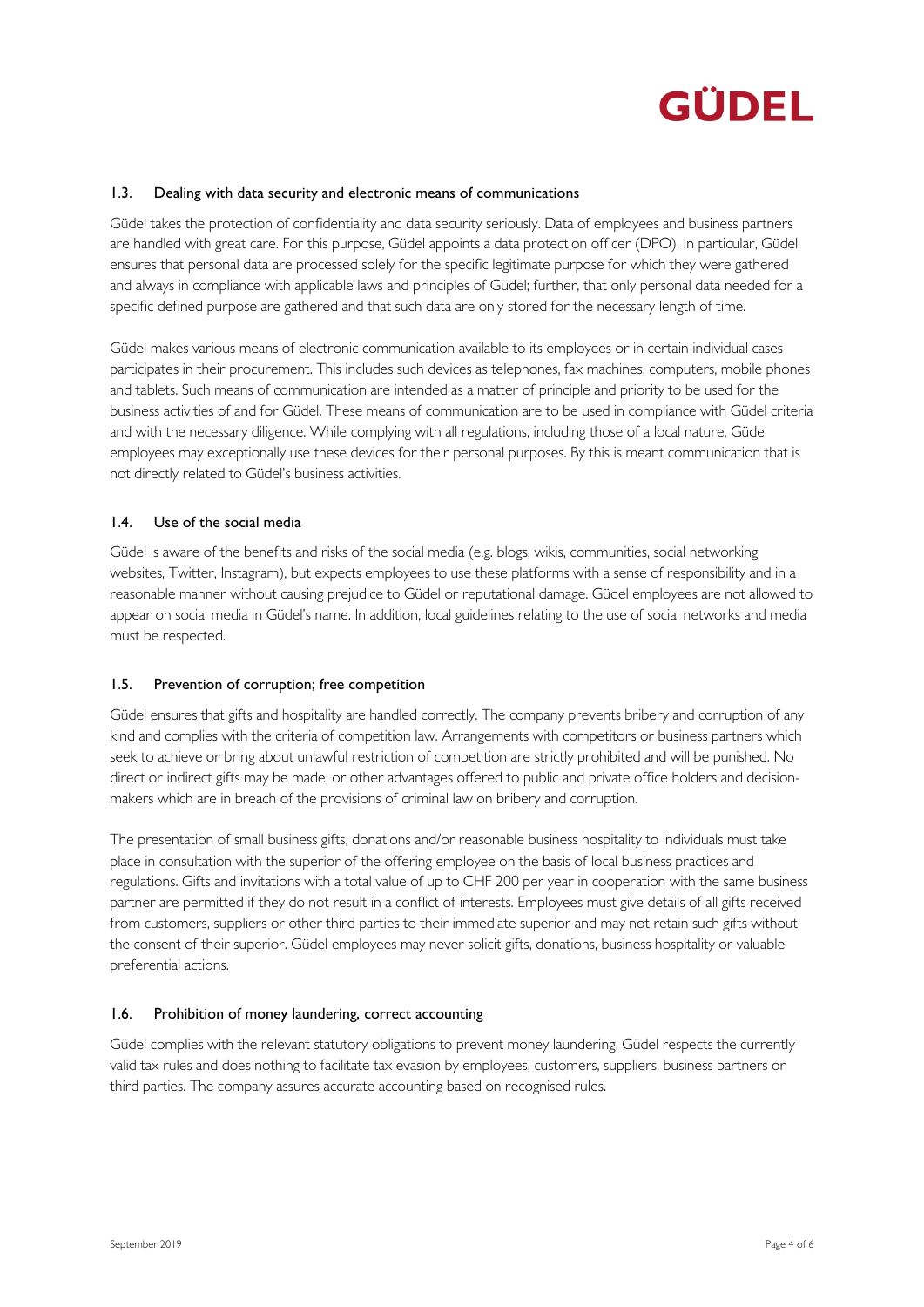## GÜDEL

#### 1.7. Confidentiality and protection of intellectual property

Intellectual property protection laws protect valuable assets of Güdel – our patents, trademarks, registration data, copyright, business secrets, domain names and other accompanying rights. Güdel respects the intellectual property rights of third parties and expects all employees to do so in their daily working lives. Güdel employees are required to protect Güdel's intellectual property rights and at the same time to respect those of third parties.

Employees who have access to confidential information, including e.g. confidential information about research and development projects, production processes, business plans, financial data, marketing and distribution strategies, market launches of new products and corporate mergers or acquisitions are required to treat such information in strict confidence.

#### 1.8. No party-political activities

Güdel does not engage in party-political activities and makes no payments to political parties or to funds of groupings whose activities serve party-political interests. In business transactions with governments or (State) departments, Güdel must comply with and defend its lawful business objectives. Güdel may do so either directly or through the intermediary of organisations such as professional or economic associations. Within the limits of the law, employees are authorised to play an active part in trade unions or similar institutions.

#### 1.9. Dealings with business partners

Güdel expects its business partners to comply with the applicable laws, branch directives, contractual conditions and generally acknowledged sustainability standards. This concerns in particular the protection of human rights, security and environmental protection, the prohibition of child labour and forced labour, money laundering and bribery. Güdel supports the acknowledged principles of the machine and equipment construction industry in favour of a responsible procurement system.

### 2. Speak-up culture

#### 2.1. Maintaining an open dialogue

Güdel sets great store by a culture of mutual trust which encourages the free exchange of opinions between all levels of the company. An open-minded working environment plays a key role in our success. Employees can make a valuable contribution by maintaining an open dialogue and through active participation.

If employees have any doubts about conduct which seems contrary to the rules, they must inform their superior or the person designated for this purpose by the Executive Board without delay. All concerns expressed in this way shall be investigated by Güdel immediately and discreetly with the appropriate degree of diligence and respect. The subject of such concerns may be misconduct in relation to laws, principles, regulations or values and principles set out in the code of conduct.

Güdel encourages employees to speak up in the cases referred to above. By doing so, the employee gives Güdel an opportunity to examine the matter and, if necessary, bring about improvements. Silence about potential misconduct may cause the situation to deteriorate and lessen trust. Reported incidents will be recorded and investigated by a standardised procedure. Güdel passes particularly difficult cases on to a neutral external body for further action. All the information provided, including the identity of its author, will be treated in confidence. Güdel tolerates no sanctions against employees who have spoken up.